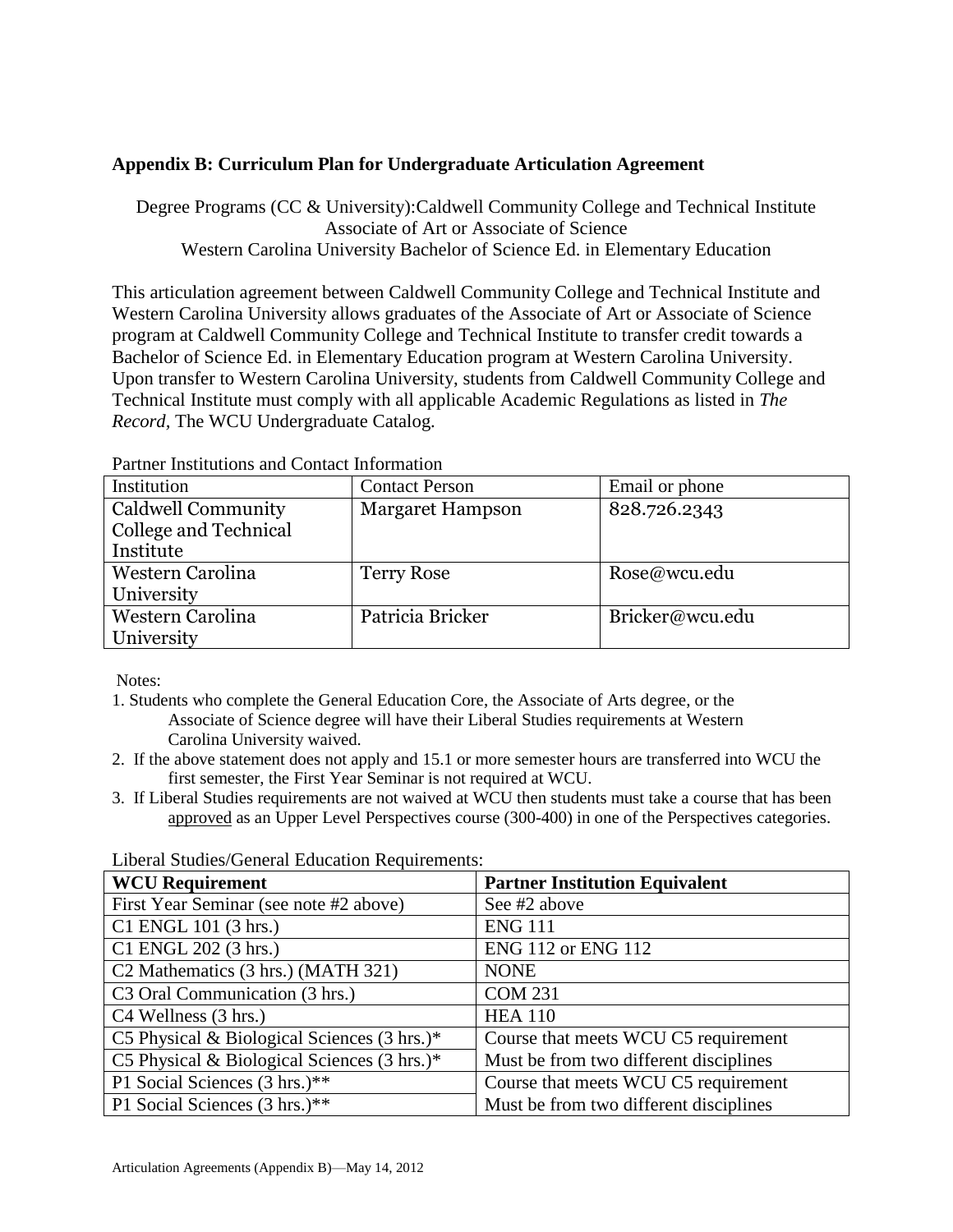| P3 History (3 hrs.)                                                                                                                                         | Course that meets WCU P3 requirement                 |
|-------------------------------------------------------------------------------------------------------------------------------------------------------------|------------------------------------------------------|
| P4 Humanities (3 hrs.)                                                                                                                                      | Course that meets WCU P4 requirement                 |
| P5 Fine and Performing Arts (3 hrs.)                                                                                                                        | Course that meets WCU P5 requirement                 |
| P6 World Cultures (3 hrs.)                                                                                                                                  | Course that meets WCU P6 requirement                 |
| C=Core category of Liberal Studies Program<br>*sciences must be from two different disciplines<br>** social sciences must be from two different disciplines | P = Perspectives category of Liberal Studies Program |

| <b>WCU</b> Requirement | <b>Partner Institution Equivalent</b> |
|------------------------|---------------------------------------|
| MATH 321 (3 hrs.)      | <b>NONE</b>                           |
| MATH 322 (3 hrs.)      | <b>NONE</b>                           |
| EDCI 201 (3 hrs.)      | EDU 216 (4 hrs.)                      |
| ELMG 201 (1 hr.)       | EDU 216 (4 hrs.)                      |
| EDRD 303 (3 hrs.)      | <b>NONE</b>                           |
| EDEL 311 (3 hrs.)      | <b>NONE</b>                           |
| EDEL 415 (3 hrs.)      | <b>NONE</b>                           |
| EDEL 416 (3 hrs.)      | <b>NONE</b>                           |
| EDEL 417 (3 hrs.)      | <b>NONE</b>                           |
| EDEL 418 (3 hrs.)      | <b>NONE</b>                           |
| EDEL 446 (3 hrs.)      | <b>NONE</b>                           |
| EDRD 334 (3 hrs.)      | <b>NONE</b>                           |
| EDRD 335 (3 hrs.)      | <b>NONE</b>                           |
| EDEL 323 (1 hr.)       | <b>NONE</b>                           |
| EDEL 339 (1 hr.)       | <b>NONE</b>                           |
| EDEL 419 (3 hrs.)      | <b>NONE</b>                           |
| EDEL 390 (2 hrs.)      | <b>NONE</b>                           |
| PE 361 (1 hr.)         | <b>NONE</b>                           |
| MUS 301 (1 hr.)        | <b>NONE</b>                           |
| ART 363 (1 hr.)        | <b>NONE</b>                           |
| PSY 320 (3 hrs.)       | <b>NONE</b>                           |
| PSY 323 (3 hrs.)       | <b>NONE</b>                           |
| SPED 339 (3 hrs.)      | <b>NONE</b>                           |
| ELMG 484 (3 hrs.)      | <b>NONE</b>                           |
| ELMG 485 (9 hrs.)      | <b>NONE</b>                           |
| ELMG 495 (3 hrs.)      | <b>NONE</b>                           |

Major Requirements (courses)

Other requirements needed to complete the degree program.

| Professional Education Sequence (24 hrs.) |  |
|-------------------------------------------|--|
| Courses remaining in SAC (up to 18 hrs.)  |  |